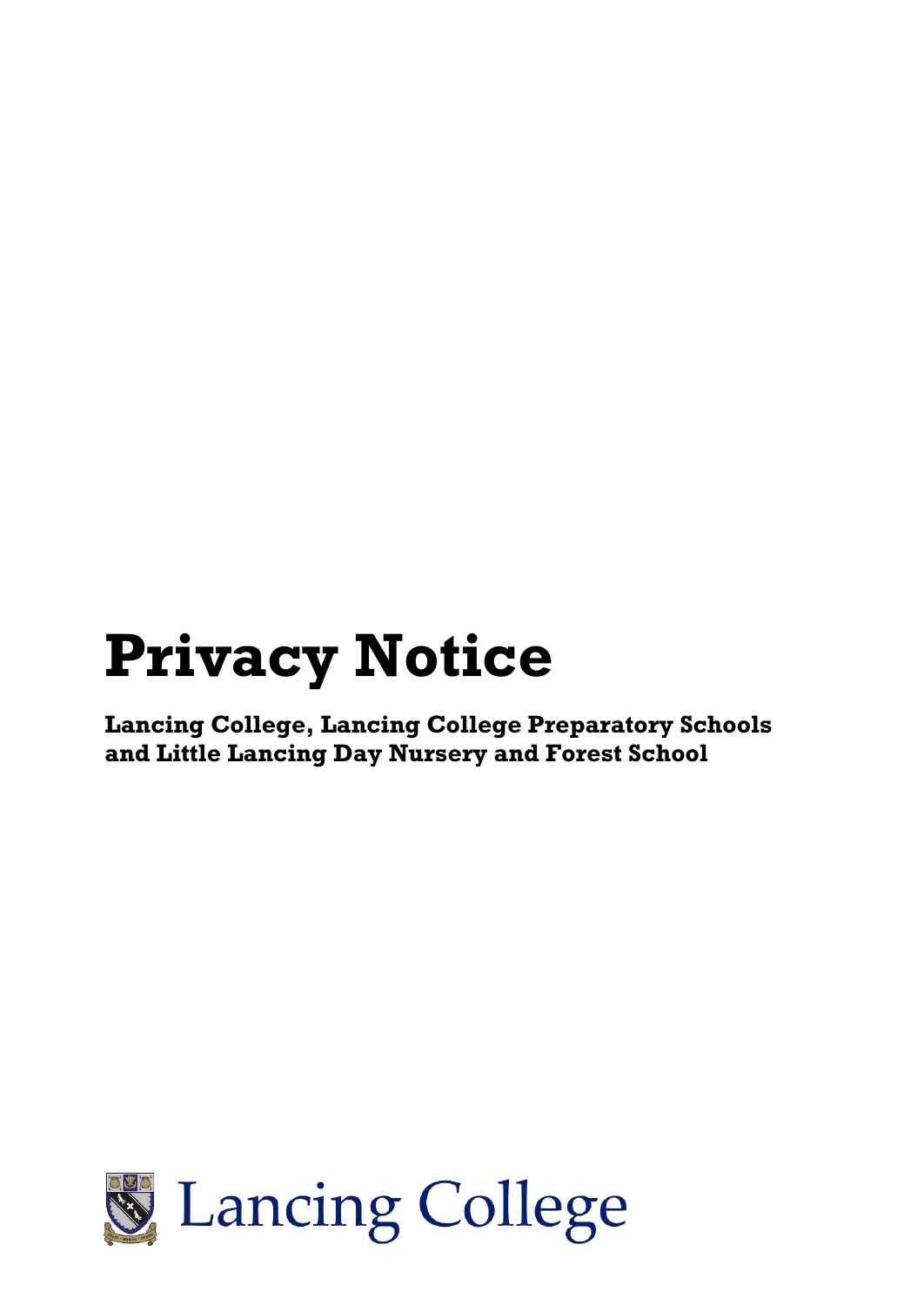## **1 WHO WE ARE**

- 1.1 The College is the senior school of The Woodard Corporation and was founded by Nathaniel Woodard in 1848 to provide education. The company, Lancing College Limited, was formed in 1999 and is registered with the Charity Commission as charity number 1076483. The charity is a limited liability company and wholly owned subsidiary of The Woodard Corporation (charity number 1096270). The charitable company is incorporated in the United Kingdom. Lancing Preparatory School at Hove (formerly Mowden School) was acquired in September 2002. Lancing Preparatory School at Worthing Limited, charity number 1155150, (formerly Broadwater Manor School) was acquired in January 2014 and is a fully owned subsidiary of Lancing College Limited. Little Lancing Day Nursery and Forest School is part of Lancing College Limited. Lancing College also controls a trading company Buxbrass Limited. Buxbrass is a wholly owned subsidiary of Lancing College and is registered under company number 01570797. All three schools and the trading company are under the control of the Governing Body of Lancing College.
- 1.2 Lancing College is the data controller for the purposes of the relevant legislation ("Data Protection Law"). The relevant legislation includes both the General Data Protection Regulation (EU 2016/679) and the UK Data Protection Act 2018. This privacy notice covers Lancing College, its prep schools in Hove and Worthing and its trading subsidiary, Buxbrass Limited. For the purposes of this privacy notice these will collectively be referred to as "the school".

## **2 WHAT THIS PRIVACY NOTICE IS FOR**

- 2.1 This policy is intended to provide information about how the school will use (or "process") personal data about individuals including: its staff; its current, past and prospective pupils; and their parents, carers or guardians (referred to in this policy as "parents").
- 2.2 This information is provided because Data Protection Law gives individuals rights to understand how their data is used. Staff, parents and pupils are all encouraged to read this Privacy Notice and understand the school's obligations to its entire community.
- 2.3 This Privacy Notice applies alongside any other information the school may provide about a particular use of personal data, for example when collecting data via an online or paper form.
- 2.4 This Privacy Notice also applies in addition to the school's other relevant terms and conditions and policies, including:
	- any contract between the school and its staff or the parents of pupils;
	- the school's policy on taking, storing and using images of children;
	- the school's CCTV policy;
	- the school's retention of records policy;
	- the school's safeguarding, pastoral, or health and safety policies, including as to how concerns or incidents are recorded; and
	- the school's IT policies.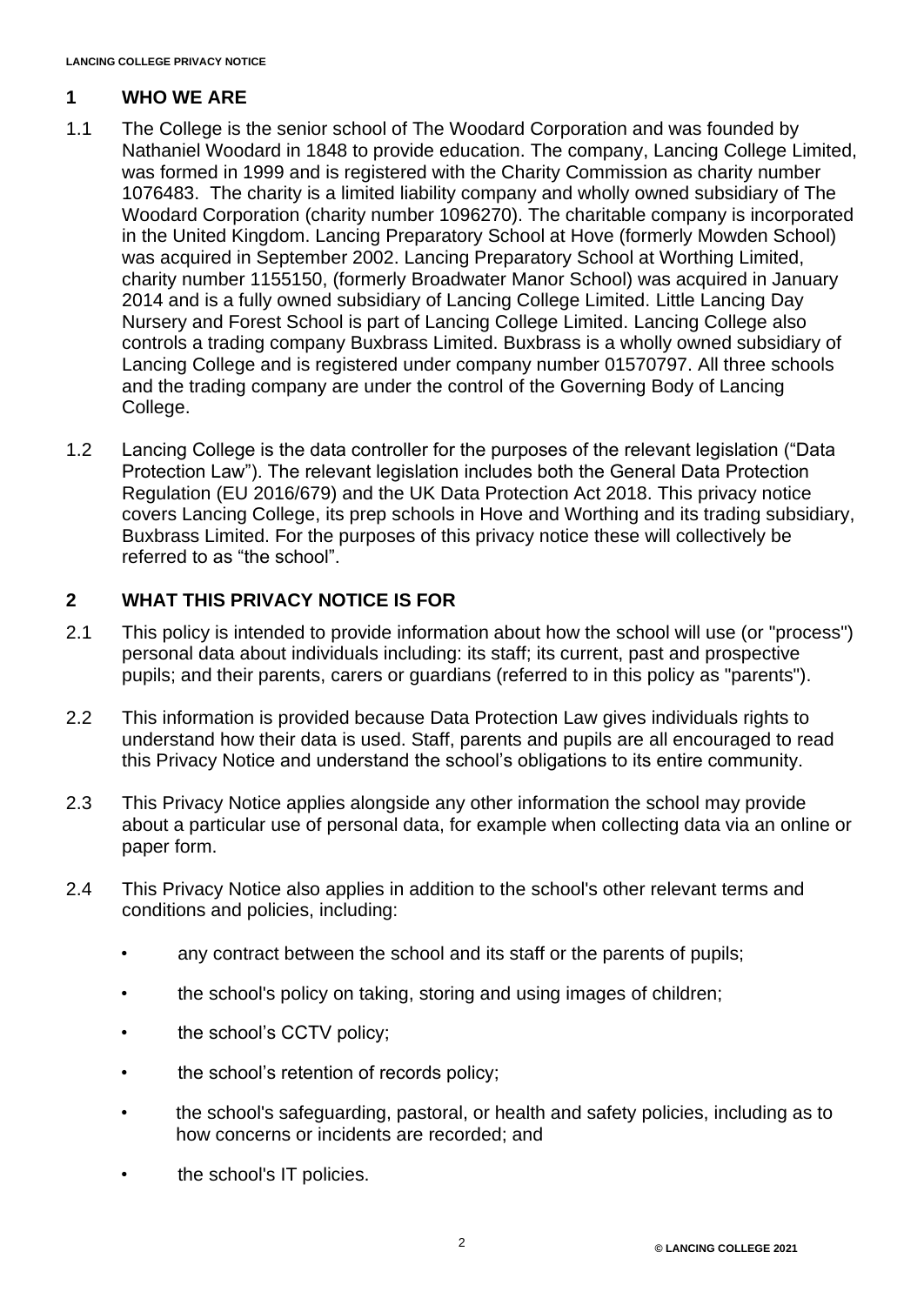2.5 Anyone who works for, or acts on behalf of, the school (including staff, volunteers, Governors and service providers) should also be aware of and comply with this Privacy Notice, which also provides further information about how personal data about those individuals will be used.

## **3 RESPONSIBILITY FOR DATA PROTECTION**

- 3.1 The School has appointed the Bursar as the Chief Privacy Officer who will deal with all your requests and enquiries concerning the school's uses of your personal data (see section on Your Rights below) and who will endeavour to ensure that all personal data is processed in compliance with this policy and Data Protection Law
- 3.2 The Bursar can be contacted by telephone on 01273 465 902, by email on bursary@lancing.org.uk or by post at Lancing College, Lancing, West Sussex, BN15 0RW.

## **4 WHY THE SCHOOL NEEDS TO PROCESS PERSONAL DATA**

- 4.1 In order to carry out its ordinary duties to staff, pupils and parents, the school needs to process a wide range of personal data about individuals (including current, past and prospective staff, pupils or parents) as part of its daily operation.
- 4.2 The school will need to carry out some of this activity in order to fulfil its legal rights, duties or obligations – including those under a contract with its staff, or the parents of its pupils.
- 4.3 Other uses of personal data will be made in accordance with the school's legitimate interests, or the legitimate interests of another, provided that these are not outweighed by the impact on individuals, and provided it does not involve special or sensitive types of data.
- 4.4 The school expects that the following uses will fall within that category of its (or its community's) "legitimate interests":
	- For the purposes of pupil selection and admission into the school (and to confirm the identity of prospective pupils and their parents);
	- To provide education services, including musical education, physical training or spiritual development, career services, and extra-curricular activities to pupils, and monitoring pupils' progress and educational needs, and the recording of lessons (during the current pandemic);
	- Maintaining relationships with alumni and the school community, including direct marketing or fundraising activity;
	- For the purposes of donor due diligence, and to confirm the identity of prospective donors and their background and relevant interests;
	- For the purposes of management planning and forecasting, research and statistical analysis, including that imposed or provided for by law (such as tax, diversity or gender pay gap analysis);
	- To enable relevant authorities to monitor the school's performance and to intervene or assist with incidents as appropriate;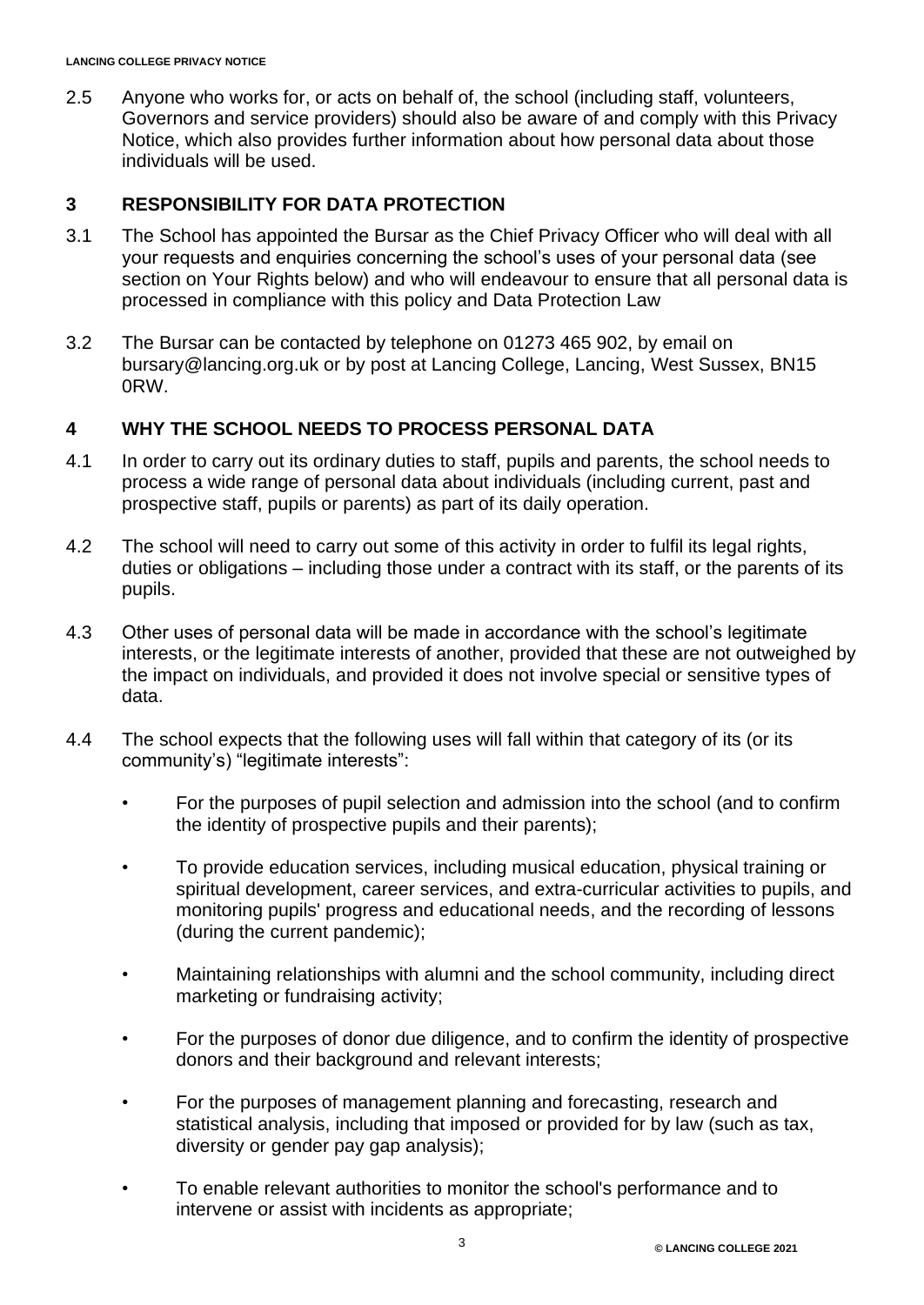- To give and receive information and references about past, current and prospective pupils, including relating to outstanding fees or payment history, to/from any educational institution that the pupil attended or where it is proposed they attend; and to provide references to potential employers of past pupils and staff;
- To enable pupils to take part in national or other assessments, and to publish the results of public examinations or other achievements of pupils of the school;
- To safeguard pupils' welfare and provide appropriate pastoral care;
- To monitor (as appropriate) the use of the school's IT and communications systems in accordance with the school's IT policies;
- To make use of photographic images of pupils in school publications, on the school website and (where appropriate) on the school's social media channels in accordance with the school's policy on taking, storing and using images of children;
- For security purposes, including CCTV in accordance with the school's CCTV policy;
- To carry out or cooperate with any school or external complaints, disciplinary or investigation process; and
- Where otherwise reasonably necessary for the school's purposes, including to obtain appropriate professional advice and insurance for the school.
- 4.5 In addition, the school will on occasion need to process special category personal data (concerning health, ethnicity, religion, biometrics or sexual life) or criminal records information (such as when carrying out DBS checks) in accordance with rights or duties imposed on it by law, including as regards safeguarding and employment, or from time to time by explicit consent where required. These reasons will include:
	- To safeguard pupils' welfare and provide appropriate pastoral (and where necessary, medical) care, and to take appropriate action in the event of an emergency, incident or accident, including by disclosing details of an individual's medical condition or other relevant information where it is in the individual's interests to do so: for example for medical advice, for social protection, safeguarding, and cooperation with police or social services, for insurance purposes or to caterers or organisers of school trips who need to be made aware of dietary or medical needs. Please note that in order to safeguard pupils' welfare and provide appropriate pastoral care, the school do consider that it is in the legitimate interests of parents and pupils to circulate widely to all staff some conditions (for example details of pupils' allergies and asthma) which might impact pupils in any situation whilst at school and which would enable a swifter and more effective response to any medical problems by any staff member who is present;
	- To provide educational services in the context of any special educational needs of a pupil;
	- To provide spiritual education in the context of any religious beliefs;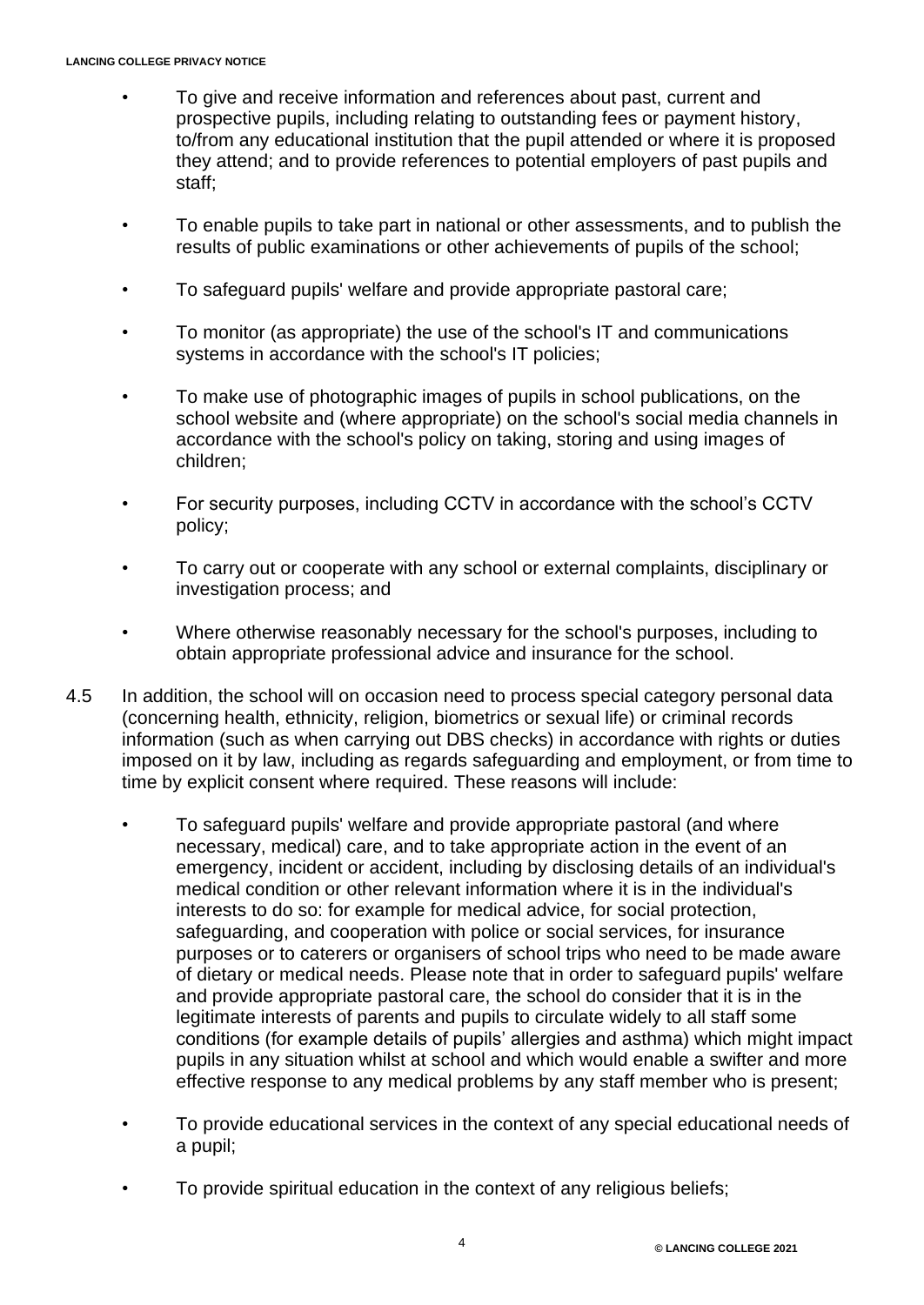- As part of any school or external complaints, disciplinary or investigation process that involves such data, for example if there are SEN, health or safeguarding elements; or
- For legal and regulatory purposes (for example child protection, diversity monitoring and health and safety) and to comply with its legal obligations and duties of care.

#### **5 TYPES OF PERSONAL DATA PROCESSED BY THE SCHOOL**

- 5.1 This will include by way of example:
	- names, addresses, telephone numbers, e-mail addresses and other contact details;
	- car details (about those who use our car parking facilities);
	- bank details and other financial information, e.g. about parents who pay fees to the school;
	- past, present and prospective pupils' academic, disciplinary, admissions and attendance records (including information about any special needs), and examination scripts and marks;
	- personnel files, including in connection with academics, employment or safeguarding;
	- where appropriate, information about individuals' health and welfare, and contact details for their next of kin;
	- references given or received by the school about pupils, and relevant information provided by previous educational establishments and/or other professionals or organisations working with pupils;
	- correspondence with and concerning staff, pupils and parents past and present; and
	- images of pupils (and occasionally other individuals) engaging in school activities, and images captured by the school's CCTV system in accordance with the school's policy on taking, storing and using images of children and the school's CCTV policy;

## **6 HOW THE SCHOOL COLLECTS DATA**

- 6.1 Generally, the school receives personal data from the individual directly (including, in the case of pupils, from their parents). This may be via a form, or simply in the ordinary course of interaction or communication (such as email or written assessments).
- 6.2 However in some cases personal data will be supplied by third parties (for example another school, or other professionals or authorities working with that individual); or collected from publicly available resources.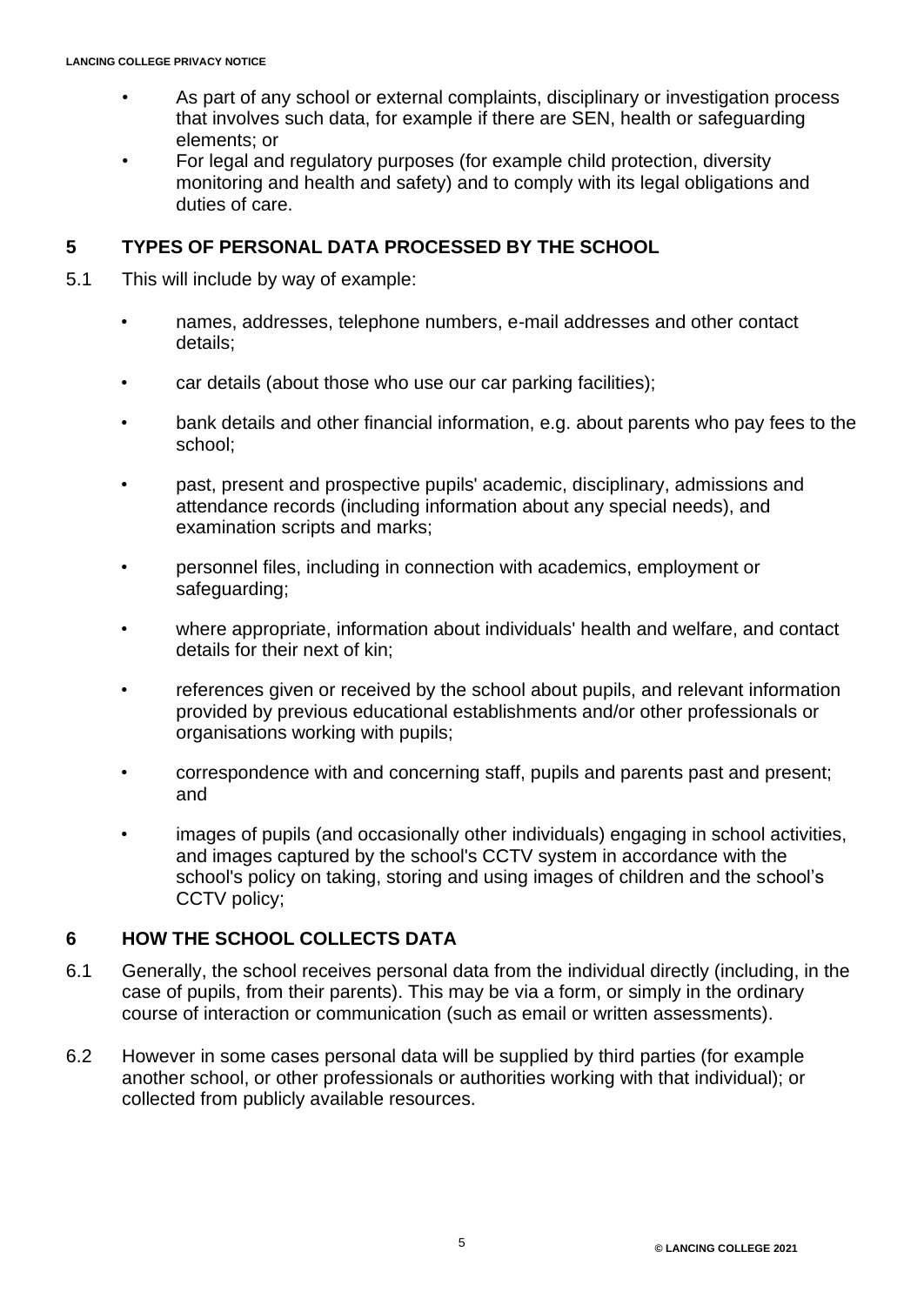# **7 WHO HAS ACCESS TO PERSONAL DATA AND WHO THE SCHOOL SHARES IT WITH**

- 7.1 Occasionally, the school will need to share personal information relating to its community with third parties, such as, amongst others:
	- professional advisers (e.g. lawyers, insurers, PR advisers and accountants);
	- government authorities (e.g. HMRC, DfE, police or the local authority);
	- appropriate regulatory bodies e.g. NCTL, the Independent Schools Inspectorate, the Charity Commission or the Information Commissioner;
	- third party educational software providers;
	- professional school photographers;
	- travel agents; and
	- Lancing College Equestrian Centre.
- 7.2 For the most part, personal data collected by the school will remain within the school, and will be processed by appropriate individuals only in accordance with access protocols (i.e. on a 'need to know' basis). Particularly strict rules of access apply in the context of:
	- medical records which are held and accessed only by the school doctor and appropriate medical staff under his/her supervision, or otherwise in accordance with express consent; and
	- pastoral or safeguarding files.
- 7.3 However, a certain amount of any SEN pupil's relevant information will need to be provided to staff more widely in the context of providing the necessary care and education that the pupil requires.
- 7.4 Staff, pupils and parents are reminded that the school is under duties imposed by law and statutory guidance (including Keeping Children Safe in Education) to record or report incidents and concerns that arise or are reported to it, in some cases regardless of whether they are proven, if they meet a certain threshold of seriousness in their nature or regularity. This is likely to include file notes on personnel or safeguarding files, and in some cases referrals to relevant authorities such as the LADO or police. For further information about this, please view the school's Safeguarding Policy.
- 7.5 The school will also record low level safeguarding concerns in order to monitor these in case they add up to a serious concern.
- 7.6 Finally, in accordance with Data Protection Law, some of the school's processing activity is carried out on its behalf by third parties, such as IT systems and software providers, VISA advisors and processors, photographers, web developers or cloud storage providers. This is always subject to contractual assurances that personal data will be kept securely and only in accordance with the school's specific directions.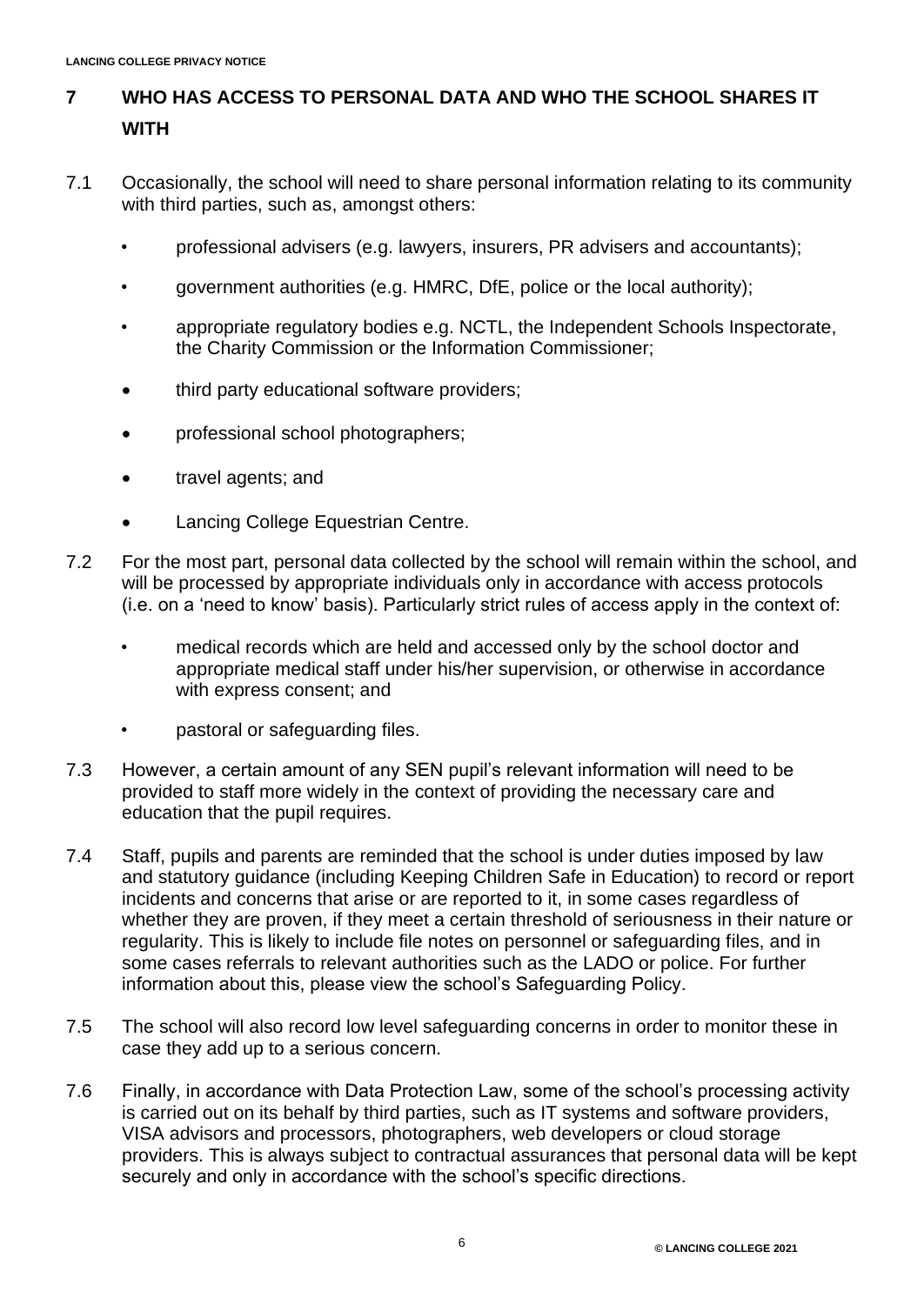# **8 HOW LONG WE KEEP PERSONAL DATA**

- 8.1 The school will retain personal data securely and only in line with how long it is necessary to keep for a legitimate and lawful reason. Typically, the legal recommendation for how long to keep ordinary staff and pupil personnel files is up to 7 years following departure from the school. However under current advice given by the Independent Inquiry into Child Sexual Abuse staff files, incident reports and safeguarding files will need to be kept much longer.
- 8.2 If you have any specific queries about how our retention policy is applied, or wish to request that personal data that you no longer believe to be relevant is considered for erasure, please contact the Bursar. However, please bear in mind that the school will often have lawful and necessary reasons to hold on to some personal data even following such request.
- 8.3 A limited and reasonable amount of information will be kept for archiving purposes, for example; and even where you have requested we no longer keep in touch with you, we will need to keep a record of the fact in order to fulfil your wishes (called a "suppression record").

## **9 KEEPING IN TOUCH AND SUPPORTING THE SCHOOL**

- 9.1 The school will use the contact details of parents, alumni and other members of the school community to keep them updated about the activities of the school, or alumni and parent events of interest. Updates will be sent by publications and newsletters, by email, by professional networks and by post. The school has been contacting most of the alumni on its database for many years and will assume that it has your consent to carry on doing so. The school will seek opt-in consent from its leavers and leavers' parents going forward i.e. for new members of the database.
- 9.2 Unless the relevant individual objects, the school will also:
	- Share personal data about parents and/or alumni, as appropriate, with organisations set up to help establish and maintain relationships with the school community, such as The OL Club and the school's PTA Associations.
	- Contact parents and/or alumni by post and email in order to provide support and assistance to the College or the Chapel (including fundraising and governance).
	- Collect information from publicly available sources about parents' and former pupils' occupation and activities, in order to maximise the school's fundraising potential.
	- Should you wish to limit or object to any such use, or would like further information about them, please contact the Foundation Office in writing. You always have the right to withdraw consent, where given, or otherwise object to direct marketing or fundraising. However, the school is nonetheless likely to retain some of your details (not least to ensure that no more communications are sent to that particular address, email or telephone number).

## **10 YOUR RIGHTS**

10.1 **Rights of access, etc.** Individuals have various rights under Data Protection Law to access and understand personal data about them held by the school, and in some cases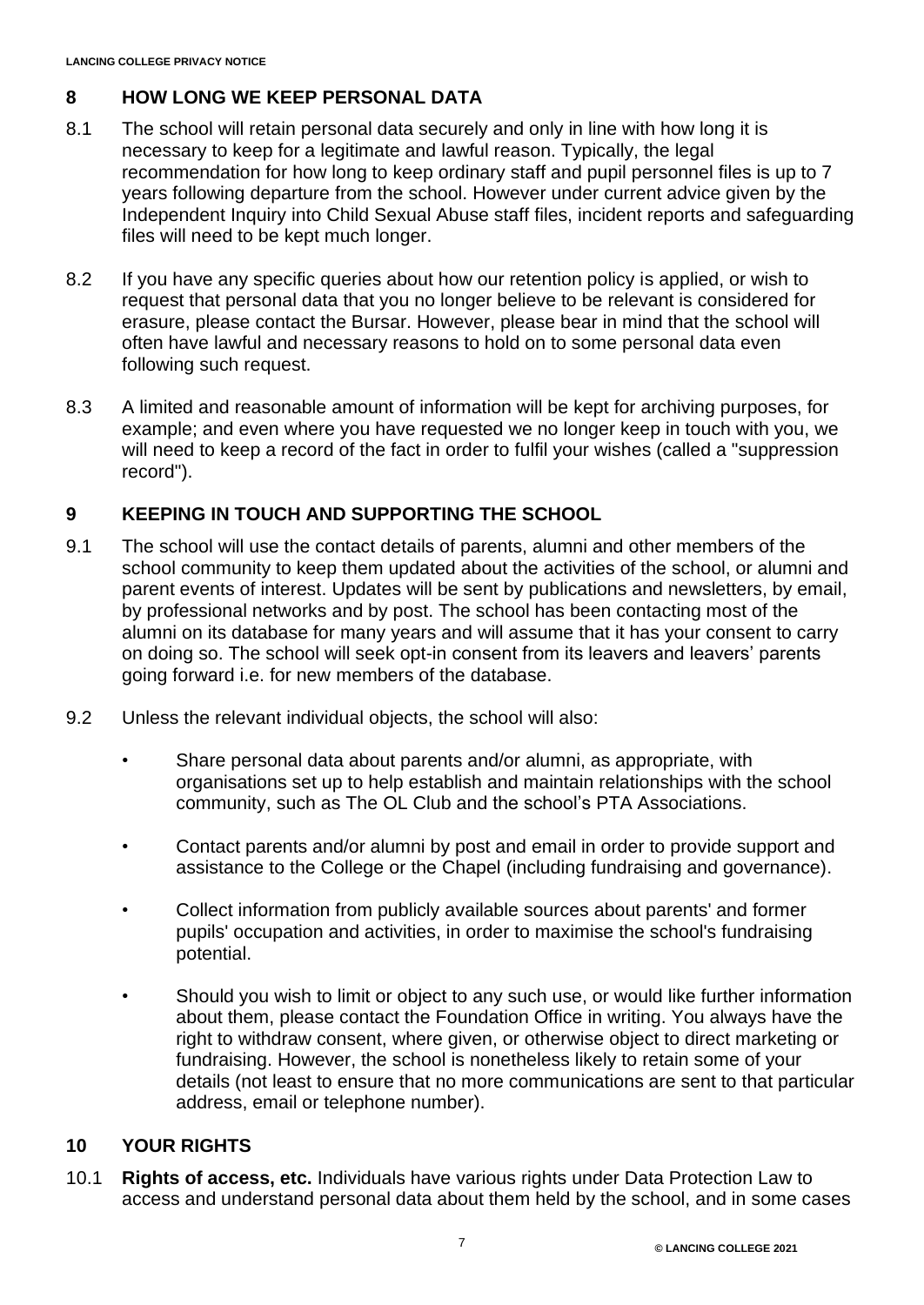ask for it to be erased or amended or have it transferred to others, or for the school to stop processing it – but subject to certain exemptions and limitations.

- 10.2 Any individual wishing to access or amend their personal data, or wishing it to be transferred to another person or organisation, or who has some other objection to how their personal data is used, should put their request in writing to the Bursar using the contact details at the start of this document. It is important that subject access requests follow this route since some staff may not actively monitor their post or emails during school holidays.
- 10.3 The school will endeavour to respond to any such written requests as soon as is reasonably practicable and in any event within statutory time-limits (which is one month in the case of requests for access to information).
- 10.4 The school will be better able to respond quickly to smaller, targeted requests for information. If the request for information is manifestly excessive or similar to previous requests, the school may ask you to reconsider, or require a proportionate fee (but only where Data Protection Law allows it).
- 10.5 **Requests that cannot be fulfilled.** You should be aware that the right of access is limited to your own personal data, and certain data is exempt from the right of access. This will include information which identifies other individuals (and parents need to be aware this may include their own children, in certain limited situations – please see further below), or information which is subject to legal privilege (for example legal advice given to or sought by the school, or documents prepared in connection with a legal action).
- 10.6 The school is also not required to disclose any pupil examination scripts (or other information consisting solely of pupil test answers), provide examination or other test marks ahead of any ordinary publication, nor share any confidential reference given by the school itself for the purposes of the education, training or employment of any individual.
- 10.7 You may have heard of the "right to be forgotten". However, we will sometimes have compelling reasons to refuse specific requests to amend, delete or stop processing your (or your child's) personal data: for example, a legal requirement, or where it falls within a legitimate interest identified in this Privacy Notice. All such requests will be considered on their own merits.
- 10.8 **Pupil requests.** Pupils can make subject access requests for their own personal data, provided that, in the reasonable opinion of the school, they have sufficient maturity to understand the request they are making (see section Whose Rights? below). A pupil of any age may ask a parent or other representative to make a subject access request on his/her behalf.
- 10.9 Indeed, while a person with parental responsibility will generally be entitled to make a subject access request on behalf of younger pupils, the law still considers the information in question to be the child's: for older pupils, the parent making the request may need to evidence their child's authority for the specific request.
- 10.10 Pupils aged 13 and above are generally assumed to have this level of maturity, although this will depend on both the child and the personal data requested, including any relevant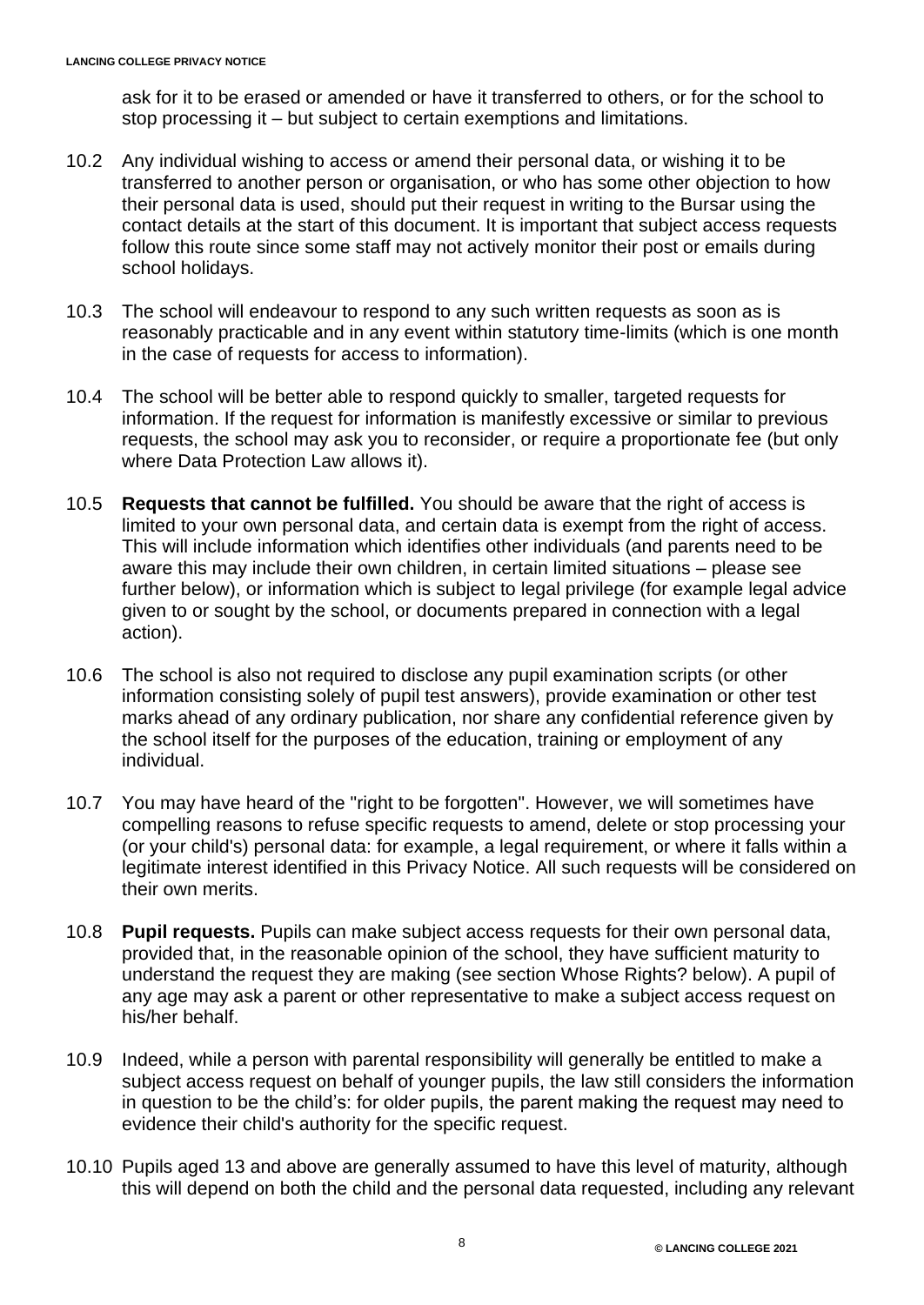circumstances at home. Slightly younger children may however be sufficiently mature to have a say in this decision, depending on the child and the circumstances.

- 10.11 **Parental requests, etc.** It should be clearly understood that the rules on subject access are not the sole basis on which information requests are handled. Parents may not have a statutory right to information, but they and others will often have a legitimate interest or expectation in receiving certain information about pupils without their consent. The school may consider there are lawful grounds for sharing with or without reference to that pupil.
- 10.12 Parents will in general receive educational and pastoral updates about their children. Where parents are separated, the school will in most cases aim to provide the same information to each person with parental responsibility, but may need to factor in all the circumstances including the express wishes of the child. Financial information will not be shared with any parent who has, by exception and in rare situations, passed sole financial responsibility for fees and extras to the other parent with the express agreement of the school.
- 10.13 All information requests from, on behalf of, or concerning pupils whether made under subject access or simply as an incidental request – will therefore be considered on a case by case basis.
- 10.14 **Consent.** Where the school is relying on consent as a means to process personal data, any person may withdraw this consent at any time (subject to similar age considerations as above). Examples where we do rely on consent are: certain types of uses of images. Please be aware however that the school may not be relying on consent but have another lawful reason to process the personal data in question even without your consent.
- 10.15 That reason will usually have been asserted under this Privacy Notice, or may otherwise exist under some form of contract or agreement with the individual (e.g. an employment or parent contract, or because a purchase of goods, services or membership of an organisation such as an alumni or parents' association has been requested).
- 10.16 **Whose rights?** The rights under Data Protection Law belong to the individual to whom the data relates. However, the school will often rely on parental authority or notice for the necessary ways it processes personal data relating to pupils – for example, under the parent contract, or via a form. Parents and pupils should be aware that this is not necessarily the same as the school relying on strict consent (see section on Consent above).
- 10.17 Where consent is required, it may in some cases be necessary or appropriate given the nature of the processing in question, and the pupil's age and understanding – to seek the pupil's consent. Parents should be aware that in such situations they may not be consulted, depending on the interests of the child, the parents' rights at law or under their contract, and all of the circumstances.
- 10.18 In general, the school will assume that pupils' consent is not required for ordinary disclosure of their personal data to their parents, e.g. for the purposes of keeping parents informed about the pupil's activities, progress and behaviour, and in the interests of the pupil's welfare. That is unless, in the school's opinion, there is a good reason to do otherwise.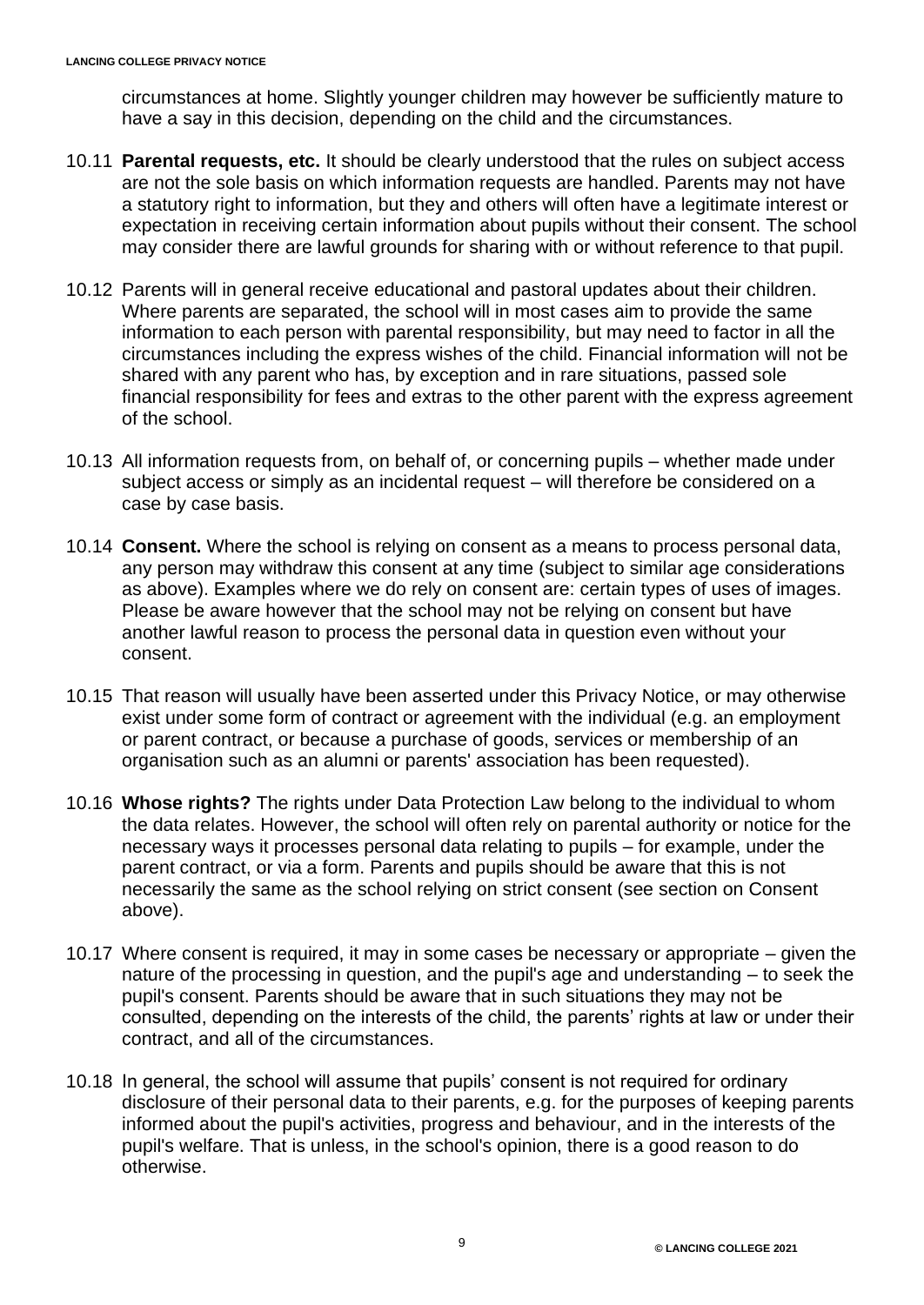- 10.19 However, where a pupil seeks to raise concerns confidentially with a member of staff and expressly withholds their agreement to their personal data being disclosed to their parents, the school may be under an obligation to maintain confidentiality unless, in the school's opinion, there is a good reason to do otherwise; for example where the school believes disclosure will be in the best interests of the pupil or other pupils, or if required by law.
- 10.20 Pupils are required to respect the personal data and privacy of others, and to comply with the school rules. Staff are under professional duties to do the same covered under the relevant staff policies.

# **11 DATA ACCURACY AND SECURITY**

- 11.1 The school will endeavour to ensure that all personal data held in relation to an individual is as up to date and accurate as possible. Individuals must please notify the school of any significant changes to important information, such as contact details, held about them.
- 11.2 An individual has the right to request that any out-of-date, irrelevant or inaccurate or information about them is erased or corrected (subject to certain exemptions and limitations under Data Protection Law): please see above for details of why the school may need to process your data, of who you may contact if you disagree.
- 11.3 The school will take appropriate technical and organisational steps to ensure the security of personal data about individuals, including policies around use of technology and devices, and access to school systems. All staff and Governors will be made aware of this policy and their duties under Data Protection Law and receive relevant training.

# **12 THIS POLICY**

12.1 The school will update this Privacy Notice from time to time. Any substantial changes that affect your rights will be provided to you directly as far as is reasonably practicable.

# **13 QUERIES AND COMPLAINTS**

- 13.1 Any comments or queries on this policy should be directed to the Bursar whose contact details are above.
- 13.2 If an individual believes that the school has not complied with this policy or acted otherwise than in accordance with Data Protection Law, they should utilise the school complaints procedure (for parents) or grievance procedure (for staff) and should also notify the Bursar. You can also make a referral to or lodge a complaint with the Information Commissioner's Office (ICO), although the ICO recommends that steps are taken to resolve the matter with the school before involving the regulator.

| Author:                | Mark Milling, Bursar | September 2021 |
|------------------------|----------------------|----------------|
| Next Scheduled Review: |                      | September 2022 |